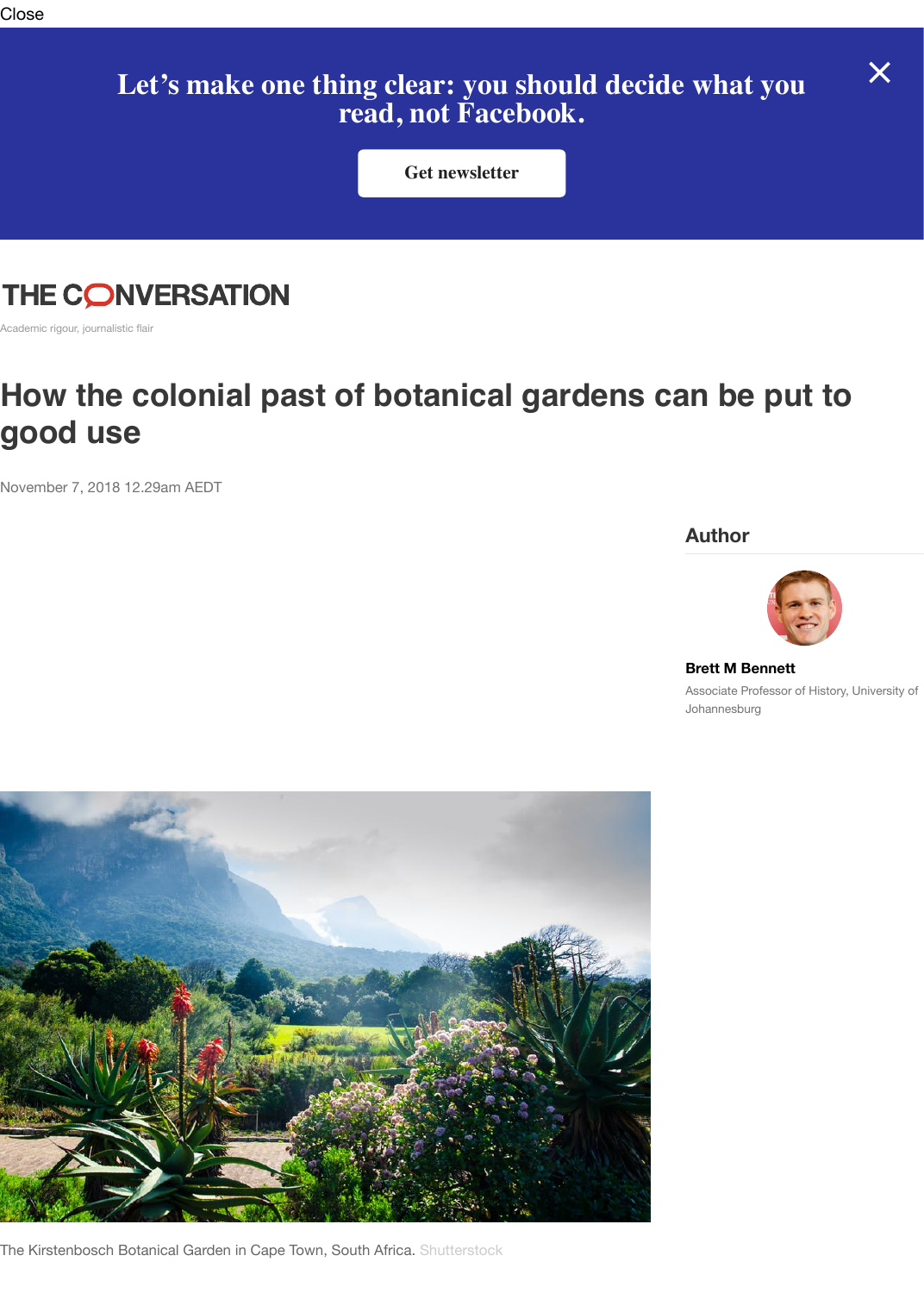By learning about successful gardening initiatives, these insights can be applied to regions lagging [behind in terms of develo](https://www2.le.ac.uk/departments/museumstudies/rcmg/projects/redefining-the-role-of-botanic-gardens/Redefining%20the%20Social%20Role%20of%20Botanic%20Gardens.pdf)ping and using botanic gardens. Historical research shows that conservation initiatives [led by botanic gardens can spread to o](https://academic.oup.com/bioscience/article/61/10/743/258036/The-Evolving-Role-of-Botanical-GardensHedges)ther regions, leading to positive outcomes.

The[re's an uneven](http://horttech.ashspublications.org/content/12/3/489.full.pdf) distribution in the world's bot[anic g](https://www.westernsydney.edu.au/__data/assets/pdf_file/0012/884559/LOVE_YOUR_LAGOONS-Place-based_learning_and_environmental_action_in_south_western_Sydney_FINAL_REPORT.pdf)ardens – an imbalance based on the legacies of European empire. And a significant amount of research has focused on gar[dens in fo](https://www.bgci.org/resources/history/)[rmer Br](http://soac.fbe.unsw.edu.au/2011/papers/SOAC2011_0027_final(1).pdf)itish colonies. These include the "who's who" of botanic gardens: Kew Gardens in London, Kirstenbosch in Cape Town, Singapore Botanic Gardens, Royal Sydney Botanical Garden, to name a few.

Botanic gardens have changed considerably from their colonial origins. Back then most focused on economic botany and growing attract[ive plants. Only a few ga](http://link.springer.com/article/10.1007/s10530-013-0601-1)rdens, such as Kirstenbosch, focused on native vegetation.

A global change began in South Africa and Australia in the 1960s. Governments in both countries created indigenous gardens in response to end of British influence and the rise of environmentalism. These gardens paved the way for new national identities while creating greater appreciation of the floral diversity of each country.

The indigenous gardens also encouraged people to engage in indigenous knowledge and cultures. Indigenous gardening trends in both South Africa and Australia paved the way for other countries.

## **Colonial history**

The founders of colonial gardens believed in a ph[ilosophy I define as "ecological liberalism" because](https://www.cambridge.org/core/journals/itinerario/article/decolonization-environmentalism-and-nationalism-in-australia-and-south-africa/F70CF21D129C6AFF91800EF9E37FA5CA) its liberal values focus on the free movement of people as well as plants. Settlers believed it was acceptable to import species into a new country so long as they did not become overly noxious to farmers trying to recreate European agriculture.

A major shift in attitudes happened in the 1960s and 1970s. Gardens created since the mid-1960s tended to highlight local indigenous species found locally or in the region and, or native flora found in the country.

South Africa and Australia helped inspire global change. In the 1960s, [South Africa created](http://www.tandfonline.com/doi/abs/10.1080/02582473.2015.1019358?journalCode=rshj20) a national system of indigenous botanic gardens. In 1965, Western Australia created [Australia](http://www.tandfonline.com/doi/abs/10.1080/713683604?journalCode=cjss20)'s most significant [regional indigenous botanic ga](http://www.brokenpromisebook.com/)rden in Perth, and the Canberra Botanic Gardens, a native garden,